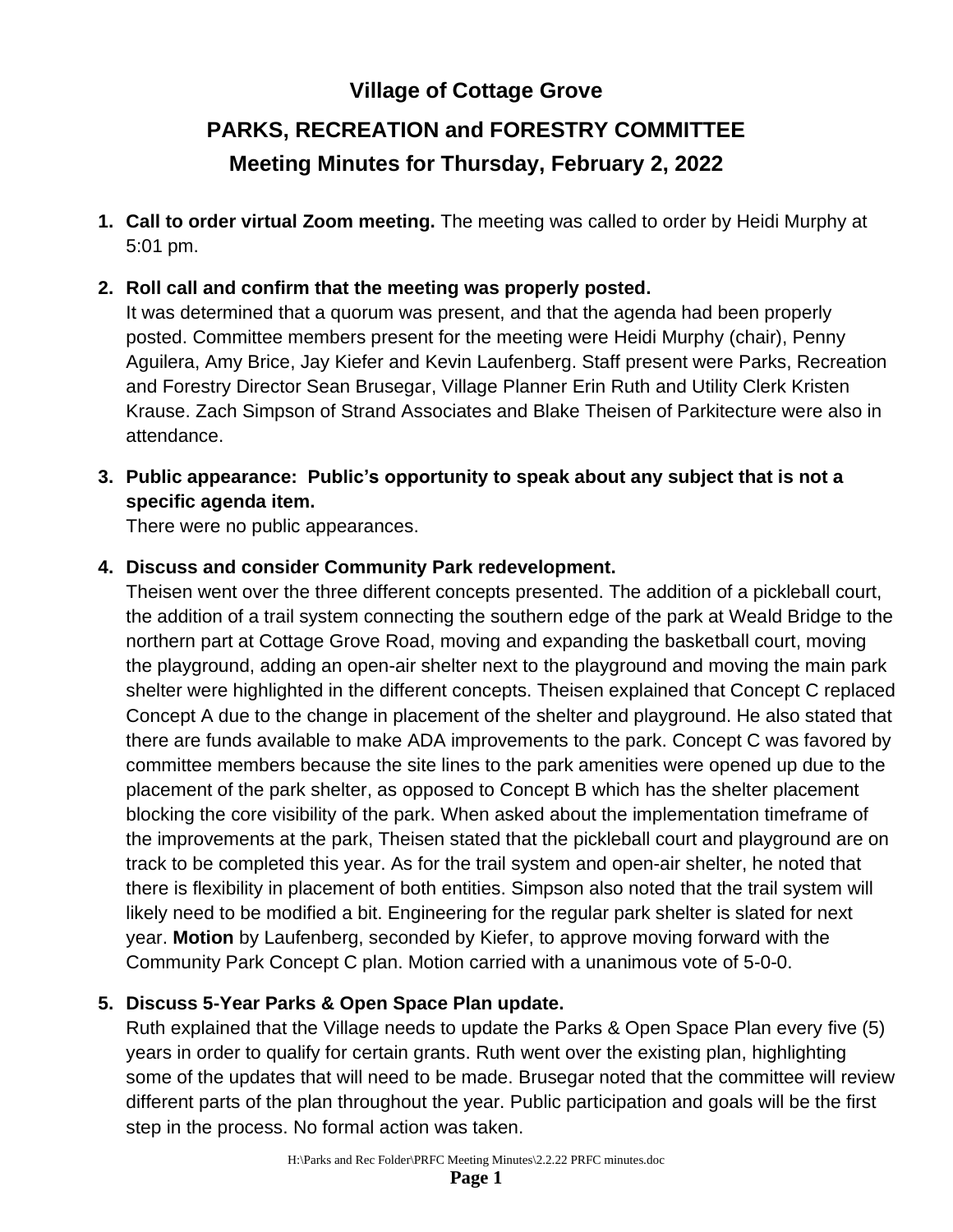**6. Discuss and consider allowing alcohol in Bakken Park for the 2022 Music in the Grove.** Brusegar explained that a survey went out to ask the community where they prefer to have the Music in the Grove performances this year. 61.3% voted to have the performances at Bakken Park, and 38.7% preferred Dublin Park. As Bakken Park was the venue chosen, the alcohol in the park ordinance will need to be suspended for the dates of the concerts. **Motion** by Kiefer, seconded by Laufenberg, to approve suspending the alcohol ordinance 109-28 and to allow for sound amplification in Bakken Park from 6-8pm on the specified dates for Music in the Grove. Motion carried by a unanimous voice vote of 5-0-0.

#### **7. Miracle Field lighting update.**

Brusegar shared the plan for the Miracle Field lighting project which will include two (2) light poles and safety path lighting. The plan has been approved and as of earlier today, approximately \$15,000 more is needed to reach the \$150,000 needed for the lighting project.

## **8. Discuss February PRFC meeting date.**

Due to schedule conflicts, it was suggested that the regularly scheduled February meeting be changed. **Motion** by Kiefer, seconded by Aguilera, to move the regular February PRFC meeting to March 3, 2022 at 5pm. Motion carried by a unanimous voice vote of 5-0-0.

## **9. Director's Report.**

In Recreation news, our Program Coordinator Sam Frederickson will be leaving soon for a similar position in DeForest. He has been an integral part of the department and will be greatly missed. His last day will be February 13, but he will come back on 2/19 and 2/26 to help us close out the basketball program. We have begun the process to hire for this position and will accept applications through February 18.

Basketball is in full swing with 120 kids signed up from K-8<sup>th</sup> grade. Volleyball began on February 1, with approximately 40+ kids enrolled. And Recreation Supervisor Trista Taylor is working on the final edits of the Resource Guide which will come out in the mail on February 17.

In Parks news, staff continue park rounds on a regular basis and snow removal on all trails and parks in the Village. Parks Maintenance Supervisor Josh Bennett constructed the ice rink at Community Park and has been busy maintaining and adding water to retain a good surface. The department is also searching for and interviewing possible new seasonal staff for the summer of 2022. Bennett has also started installing the new flooring for the back fitness room.

## **10.Approve the minutes of the November 18, 2021, Parks, Recreation and Forestry Committee meeting.**

**Motion** by Laufenberg, seconded by Aguilera, to approve the minutes of the November 18, 2021, meeting as presented. Motion carried with a unanimous voice vote of 4-0-1 with Kiefer abstaining.